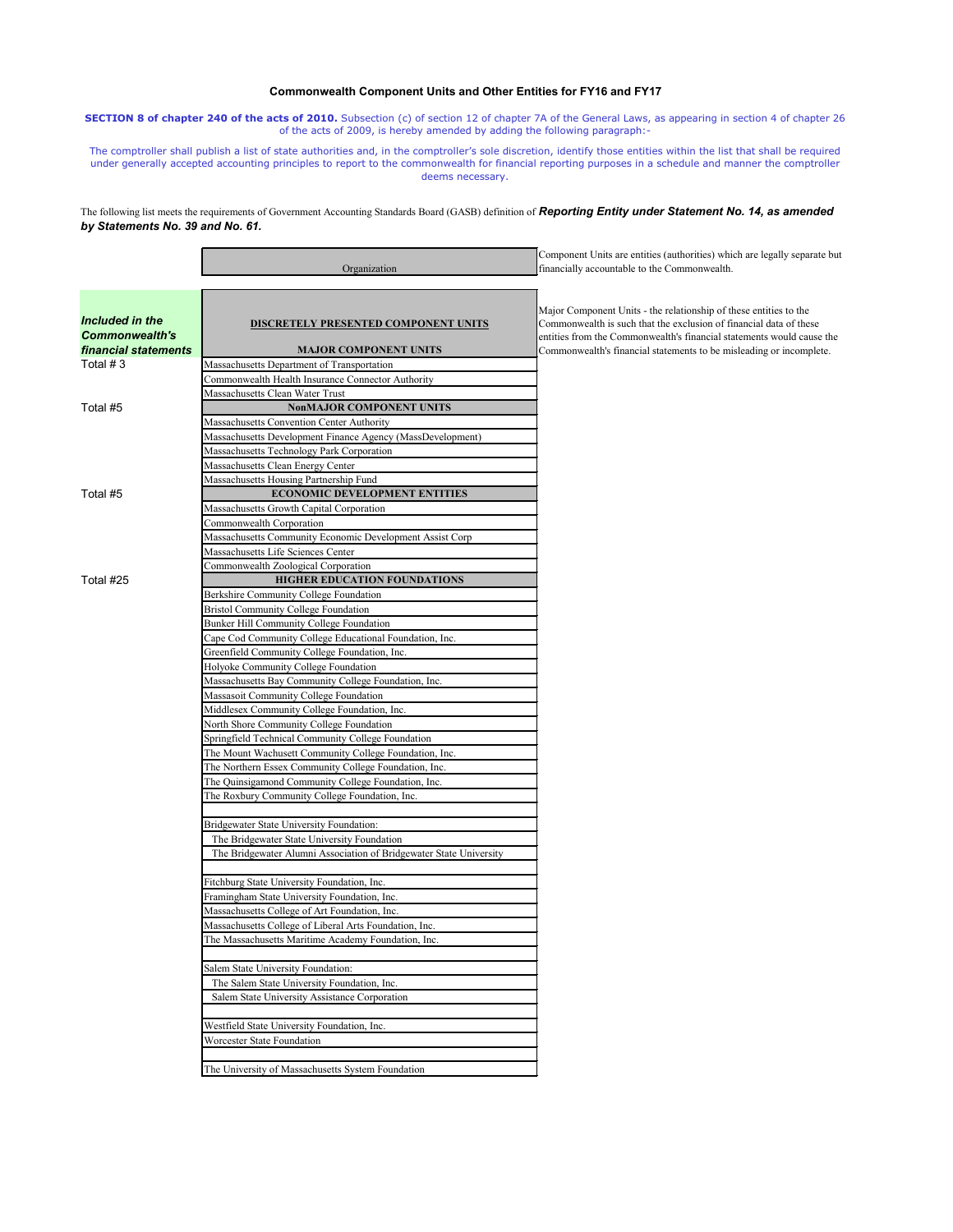Total # 4 **BLENDED COMPONENT UNITS** Massachusetts School Building Authority (MSBA) Massachusetts State College Building Authority (MSCBA) Massachusetts Municipal Depository Trust (MMDT) Pension Reserves Investment Trust Fund (PRIT)

Blended component units are entities that are legally separate from the Commonwealth but are so closely related to the Commonwealth that they are, in substance, the same as the Commonwealth, or are entities providing services entirely to the Commonwealth or the entities' total debt is to be repaid entirely or almost entirely with resources of the Commonwealth.

| Total # 4 | Separately audited but not legally separate from the Commonwealth |  |
|-----------|-------------------------------------------------------------------|--|
|           | Massachusetts State Lottery Commission (LOT)                      |  |
|           | University of Massachusetts System                                |  |
|           | The State Universities                                            |  |
|           | The Community Colleges                                            |  |

*Not included in the Commonwealth's*   $f$ *inancial statements* 

| <b>RELATED ORGANIZATION</b>                 |
|---------------------------------------------|
| Massachusetts Educational Finance Authority |
| Massachusetts Housing Finance Agency        |
| Massachusetts Port Authority                |
| MassVentures                                |
|                                             |

| POTENTIAL COMPONENT UNITS                                        |
|------------------------------------------------------------------|
| Berkshire Regional Planning Commission                           |
| Cape Cod Commission                                              |
| Central Massachusetts Regional Planning Commission               |
| Martha's Vineyard Commission                                     |
| Massachusetts Business Development Corporation                   |
| Massachusetts Educational Finance Authority                      |
| Massachusetts Export Center                                      |
| Massachusetts International Trade Council                        |
| Massachusetts Municipal Wholesale Electric Company               |
| Massachusetts Service Alliance                                   |
| Massachusetts Small Business Development Center (MSBDC)          |
| Massachusetts Technology Development Corporation (MTDC)          |
| Massachusetts Water Resources Authority                          |
| Merrimack Valley Planning Commission                             |
| Metropolitan Area Planning Council                               |
| Montachusett Regional Planning Commission                        |
| Nantucket Planning and Economic Development Commission           |
| Northern Middlesex Council of Governments                        |
| Old Colony Planning Council                                      |
| Pioneer Valley Planning Commission                               |
| Wood's Hole, Martha's Vineyard and Nantucket Steamship Authority |
| Insurance Fraud Bureau (IFB)                                     |

but which do not have material financial benefit/burden relationships with the Commonwealth.

Related Organizations are entities which are created by state legislation

Potential Component Units are entities created by legislation but are independent of the Commonwealth because they do not have any financial benefit/burden relationship or any administrative dependency with the Commonwealth.

*Included in the MassDOT's financial*   $statements$ 

| <b>MassDOT ENTITIES</b>                          |  |  |  |
|--------------------------------------------------|--|--|--|
| <b>Massachusetts Bay Transpiration Authority</b> |  |  |  |
| Massachusetts Turnpike Authority                 |  |  |  |
|                                                  |  |  |  |
| <b>Regional Transit Authorities</b>              |  |  |  |
| Berkshire Regional Transit Authority             |  |  |  |
| <b>Brockton Area Transit Authority</b>           |  |  |  |
| Cape Ann Transportation Authority                |  |  |  |
| Cape Cod Regional Transit Authority              |  |  |  |
|                                                  |  |  |  |

MassDOT entities are component entities of the Massachusetts Department of Transportation and are included in the MassDOT's financial report. These entities are indirectly included in the Commonwealth's financial statements as MassDOT is reported as a major component unit of the Commonwealth.